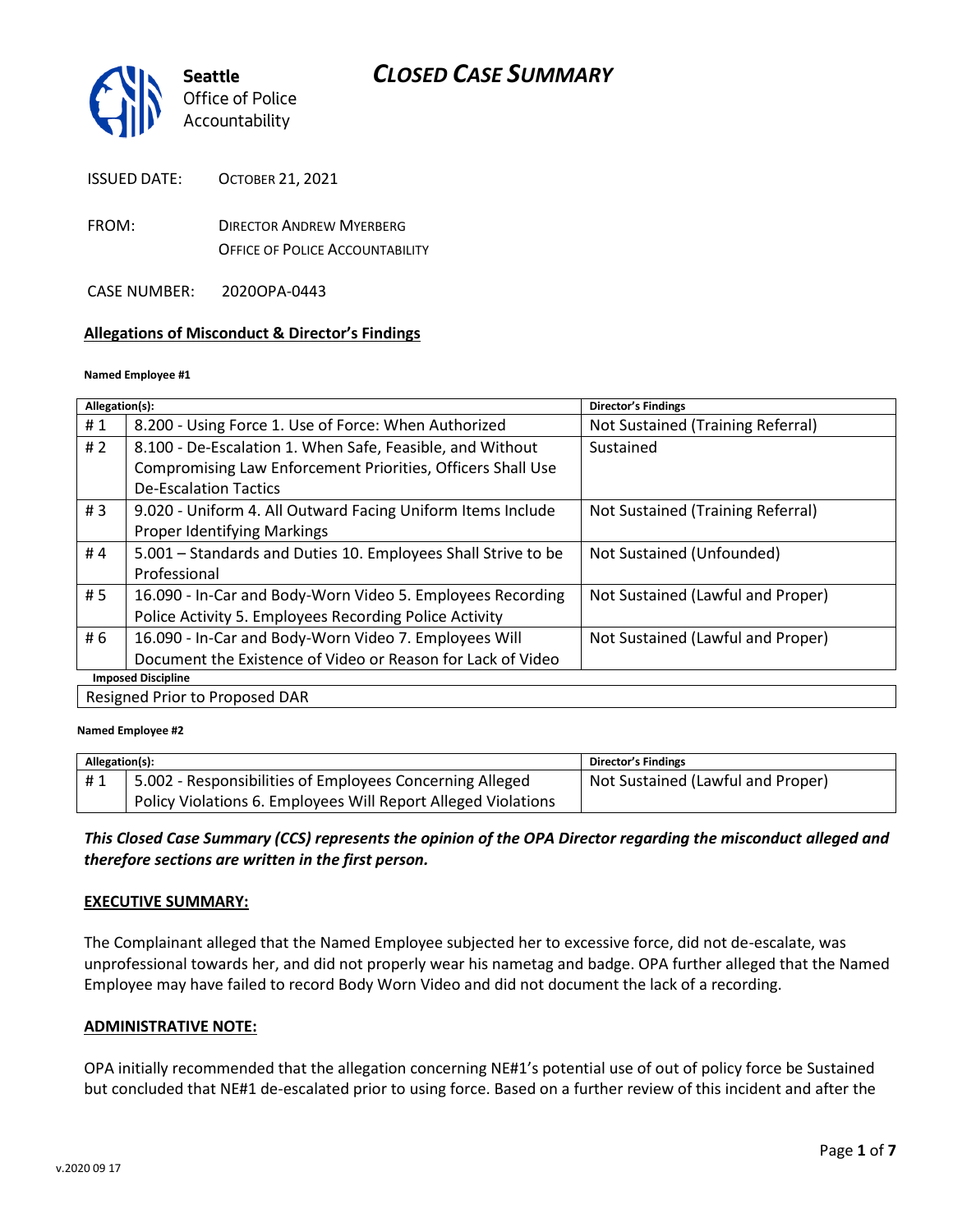

**Seattle** *Office of Police Accountability*

## *CLOSED CASE SUMMARY*

OPA CASE NUMBER: 2020OPA-0443

discussions at the discipline meeting in this matter, OPA now reverses these findings. OPA's decision in this regard is more fully explained below.

### **ANALYSIS AND CONCLUSIONS:**

#### **Named Employee #1 - Allegation #1** *8.200 - Using Force 1. Use of Force: When Authorized*

Named Employee #1 (NE#1) and other officers were tasked with staffing a barricade. Demonstrators were on the other side. At one point, the decision was made to open the barricade to allow Department vehicles to pass through. In order to permit egress, the officers asked demonstrators standing in front of the barricades to clear to the sides. However, a number of the demonstrators refused to do so. NE#1 and other officers began opening the barricades and continued to request that demonstrators move. The officers started walking towards the crowd. At that time, there were at least two demonstrators lying on the ground. Officers began to move individuals, including a woman who walked towards an officer to NE#1's left. NE#1's Body Worn Video (BWV) showed another woman – who was later identified as the Complainant – quickly advance towards NE#1. She came within inches of his face, yelling and gesticulating at him. NE#1 reached out and pushed her back and she fell to the ground.

BWV from a supervisor also showed the incident and the push, as well as how the Complainant fell to the ground. That BWV confirmed that, at the time, of the push, the Complainant was directly in front of NE#1 and was nearly touching him. In addition, there were other demonstrators in NE#1's immediate vicinity. The video indicated that NE#1 gave the Complainant a hard push, causing her to move backwards. While she was doing so, her foot appeared to catch on the body of an individual who was lying on the ground. This increased the momentum of her fall. She then struck the ground.

The Complainant later alleged that NE#1 violated multiple policies, including subjecting her to excessive force. This investigation ensued.

As part of its investigation, OPA interviewed both the Complainant and NE#1. The Complainant confirmed her belief that the force was excessive. She recalled that NE#1 grabbed her by her clothes and then pushed her back, causing her to fall backwards around five feet. She said that she suffered injuries as a result.

NE#1 described the Complainant as both agitated and aggressive. He indicated that, given her closeness to him and her demeanor, she represented a threat. He cited the conduct of the crowd and the number of demonstrators present as additional indicators of potential threats. He felt that he had a lawful basis to move her away from him and to prevent her from causing him harm. Accordingly, he used an open hand to push her back. He said that she fell back, creating the space he was seeking. NE#1 denied that the force he used was excessive.

SPD Policy 8.200(1) requires that force used by officers be reasonable, necessary and proportional. Whether force is reasonable depends "on the totality of the circumstances" known to the officers at the time of the force and must be balanced against "the rights of the subject, in light of the circumstances surrounding the event." (SPD Policy 8.200(1).) The policy lists a number of factors that should be weighed when evaluating reasonableness. (*See id*.) Force is necessary where "no reasonably effective alternative appears to exist, and only then to the degree which is reasonable to effect a lawful purpose." (*Id*.) Lastly, the force used must be proportional to the threat posed to the officer. (*Id*.)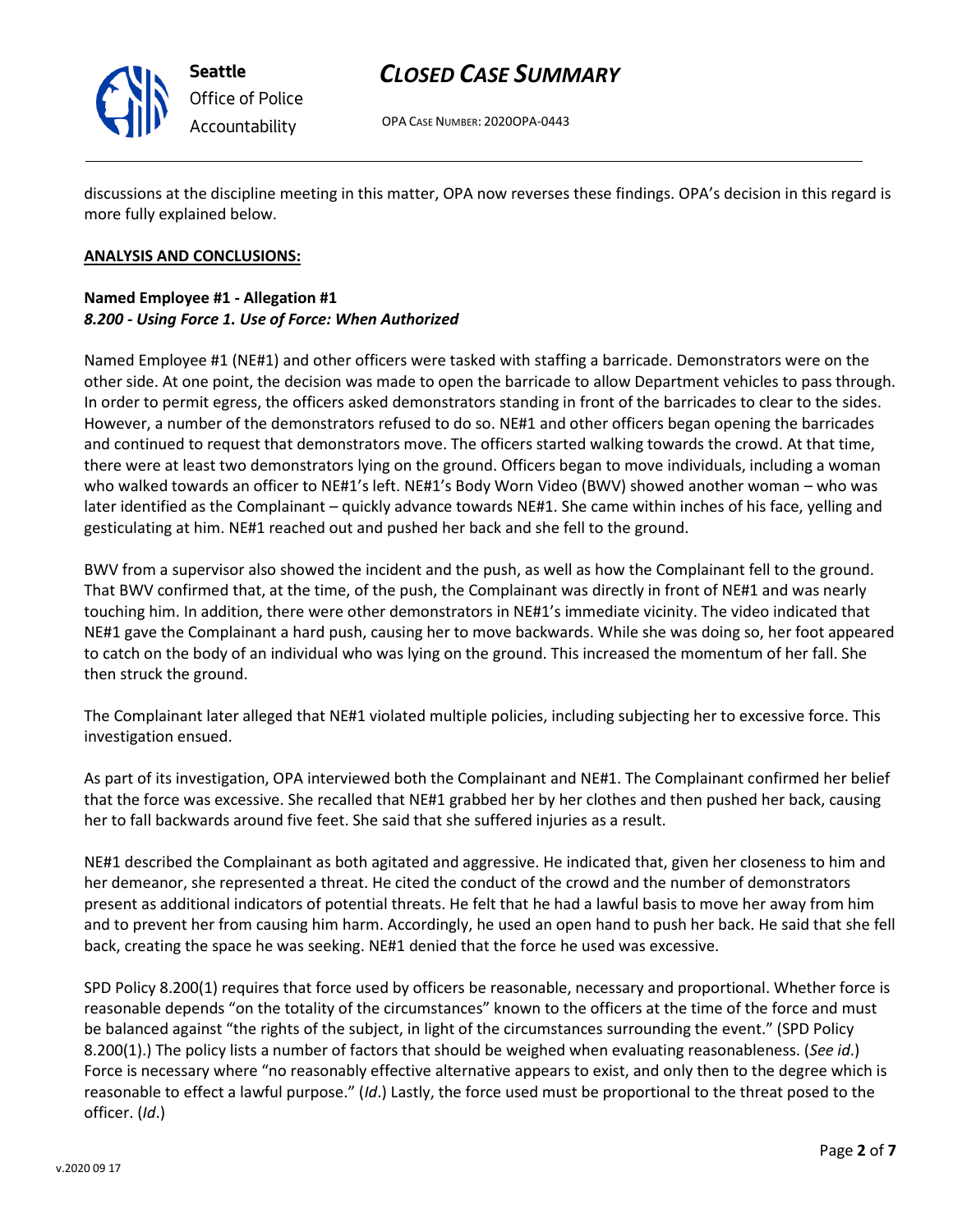

**Seattle** *Office of Police Accountability*

## *CLOSED CASE SUMMARY*

OPA CASE NUMBER: 2020OPA-0443

OPA initially determined that NE#1's force violated policy. In reaching that determination, OPA opined that, while it may have been both reasonable and necessary to use a push to move the yelling Complainant away from him, the force used by NE#1 was ultimately not proportional. OPA specifically focused on its perception that the push was made by NE#1 with significant power behind it and that the Complainant fell to the ground. However, at the discipline meeting in this case, the chain of command raised concerns with this determination. First, they expressed the belief that a push was an appropriate level of force. Second, they disagreed with OPA's perception of the power behind the push and, instead, pointed to the fact that the Complainant fell back over another person. While this fact was identified by OPA in the initial DCM, the chain of command felt that it should have carried more weight than OPA afforded to it. The chain of command and OPA discussed the fact that the larger issue here may be deescalation and the choice to use a push rather than apply other tactics that may have been safe or feasible at the time.

In re-assessing its initial conclusion, OPA also looked at 2020OPA-0665, an analogous case. In that investigation, OPA considered an officer's push of a demonstrator. There, the officer used a two-handed push to move a woman that had purposefully slowed down in front of him while he was trying to get to where other officers were located. There, the woman tripped over an object, which contributed to her falling down to the ground. OPA ultimately deemed the push to be consistent with policy but found that the officer failed to de-escalate as there were other options available to him apart from the push and that he failed to consider these options prior to using force.

OPA believes that the decision in 2020OPA-0665, coupled with the chain of command's concerns, warrants changing its initial finding on this allegation from Sustained to Not Sustained – Training Referral. OPA remains concerned with the proportionality of the force but believes that a Sustained finding for de-escalation better addresses the problems with the totality of NE#1's conduct. Were NE#1 still employed by SPD, OPA would have required retraining and counseling on this allegation. While such retraining and counseling will not be provided to NE#1 unless he returns to SPD, OPA still believes that this is the appropriate finding under the circumstances.

Accordingly, OPA recommends that this allegation be Not Sustained – Training Referral.

## Recommended Finding: **Not Sustained (Training Referral)**

## **Named Employee #1 - Allegation #2**

## *8.100 - De-Escalation 1. When Safe, Feasible, and Without Compromising Law Enforcement Priorities, Officers Shall Use De-Escalation Tactics*

"De-escalation tactics and techniques are actions used by officers, when safe and without compromising law enforcement priorities, that seek to minimize the likelihood of the need to use force during an incident and increase the likelihood of voluntary compliance." (SPD Policy 8.100-POL-1.)

The policy further instructs that: "When safe and feasible under the totality of circumstances, officers shall attempt to slow down or stabilize the situation so that more time, options and resources are available for incident resolution." (*Id*.) Officers are also required, "when time and circumstances permit," to "consider whether a subject's lack of compliance is a deliberate attempt to resist or an inability to comply based on factors" such as "mental impairment…drug interaction…[and/or] behavioral crisis." (*Id*.) These mental and behavioral factors should be balanced by the officer against the facts of the incident "when deciding which tactical options are the most appropriate to bring the situation to a safe resolution." (*Id*.)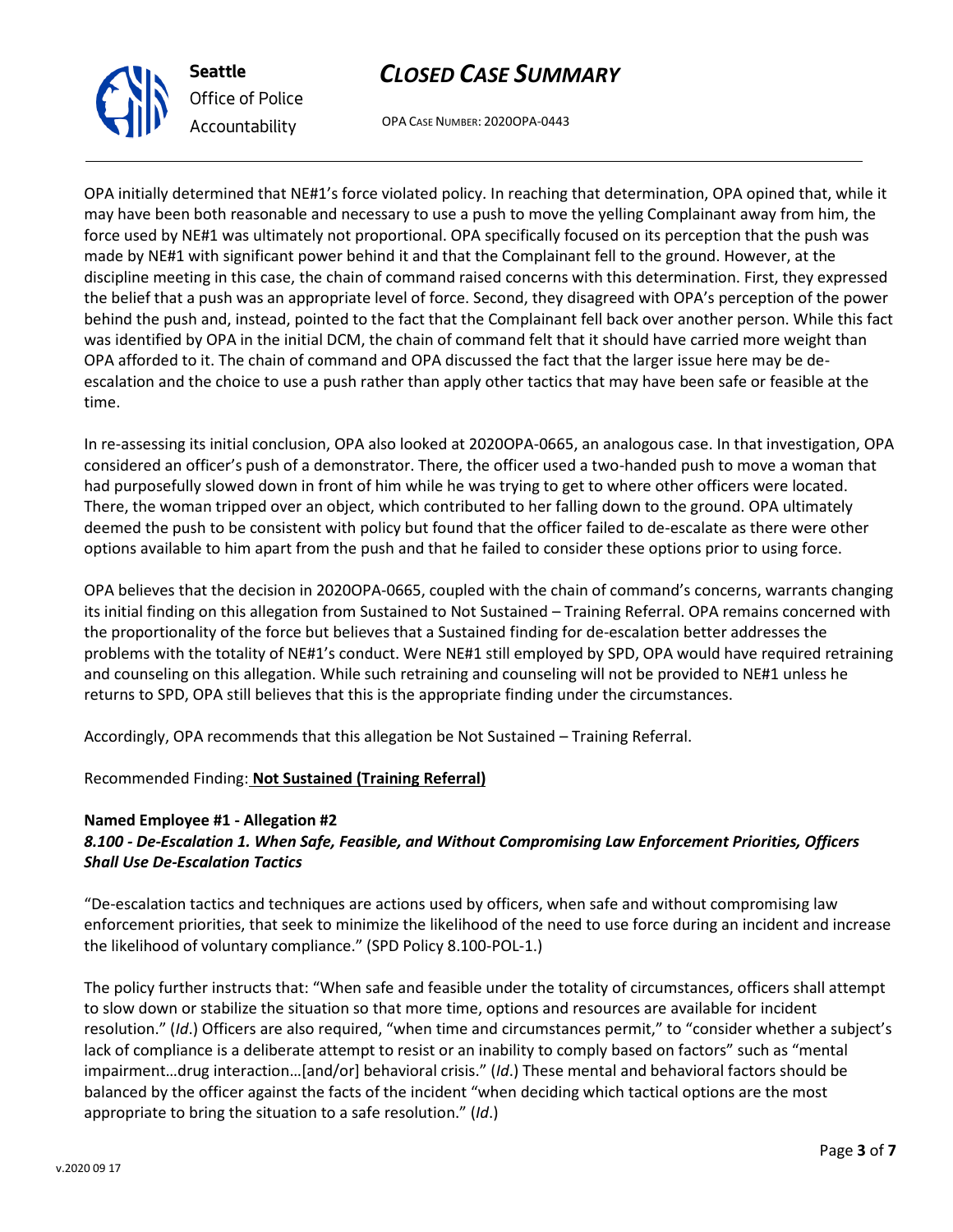OPA CASE NUMBER: 2020OPA-0443

(*Id*.) De-escalation is inarguably a crucial component of the Department's obligations under the Consent Decree; however, it is not purposed to act as an absolute bar to enforcing the law when necessary. That being said, where officers fail to fully de-escalate and instead act in a manner that increases the need for force and the level of force used, such conduct is inconsistent with the Department's policy and expectations.

As with the officer in 2020OPA-0665, OPA believes that NE#1 had other options available to him when dealing with the Complainant apart from using a hard push. As a starting point, he could have tried to take a moment to communicate with her in order to gain voluntary compliance. While this may not have been successful, it should have been done prior to force being used. Indeed, the situation did not appear to be so exigent to prevent such communication or other de-escalation efforts from being attempted. In addition, NE#1 could have grabbed onto her clothing and pulled her to the side or guided rather than pushed her. Both would have been less significant than a hard push and less likely to cause the Complainant injury.

Ultimately, the force NE#1 used aggravated not only the Complainant but also others within the crowd. This was escalatory and could have been avoided had NE#1 evaluated alternatives prior to using force.

Accordingly, OPA now recommends that this allegation be Sustained.

Recommended Finding: **Sustained**

## **Named Employee #1 - Allegation #3** *9.020 - Uniform 4. All Outward Facing Uniform Items Include Proper Identifying Markings*

The Complainant asserted that, after NE#1 pushed her, she approached him and tried to identify him. However, he did not have a name tag or serial number listed on his uniform. She stated that she demanded his identification and that he eventually placed his identifying information on his uniform. She ultimately determined NE#1 name and filed this complaint against him.

SPD Policy 9.020-POL-4 requires that officers wear uniforms including proper identifying markings. In virtually all situations these "proper identifying markings" will be the officers' last name and serial number.

The BWV confirmed that, at the inception of the incident, NE#1 was wearing an external protective vest that did not have a name tag or his serial number visible. People in the crowd, including the Complainant, began yelling for his identifying information. The BWV indicated that, shortly thereafter, NE#1 appeared to place a nametag and cloth badge on his uniform. This was confirmed by the sound of Velcro that could be heard on the BWV, as well as because the identifying information was visible thereafter.

NE#1 told OPA that, when getting ready to staff the barricade, he placed a protective vest over his uniform. He said that, when he did so, he inadvertently covered his nametag and badge. He stated that, as soon as he was notified that he did so by the crowd, he moved his nametag and his badge from his uniform to his vest.

In evaluating this allegation, OPA notes that NE#1 did technically comply with the letter of the policy as he had his nametag and badge affixed to his unform. That being said, he clearly did not comply with the spirit of the policy, which is that officers need to be readily identifiable.



**Seattle** *Office of Police Accountability*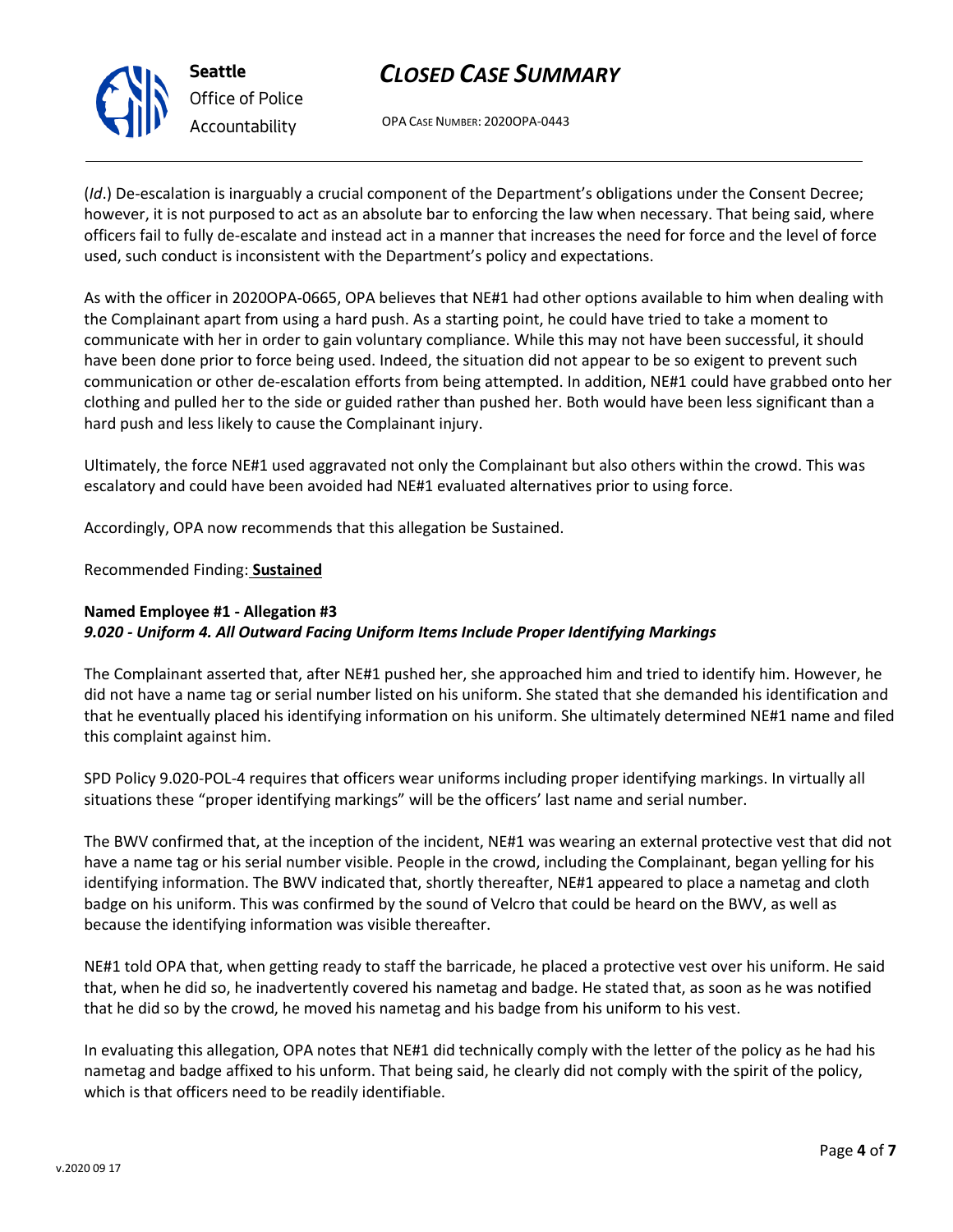

OPA CASE NUMBER: 2020OPA-0443

Given that NE#1's account is corroborated by the BWV and because OPA does not see any evidence of improper motive on his part, OPA declines to sustain this allegation. OPA instead recommends that it be Not Sustained – Training Referral.

• **Training Referral**: NE#1 should be reminded to ensure that his nametag and badge are affixed to the outermost part of his uniform, including to a protective vest if he is wearing it. NE#1 should be counseled and retrained on the importance of complying with this policy.

### Recommended Finding: **Not Sustained (Training Referral)**

### **Named Employee #1 - Allegation #4** *5.001 – Standards and Duties 10. Employees Shall Strive to be Professional*

The Complainant asserted that when she confronted NE#1 about his lack of a badge and asked for his name and serial number, he responded: "If you would shut the fuck up I'm trying to get it." She also contended that, when she approached NE#1 to take his picture, he threatened her with OC spray. She alleged that this behavior was unprofessional. Later during her OPA interview, the Complainant clarified that NE#1 did not threaten her with OC spray, but that he held the canister in his hand.

SPD Policy 5.001-POL-10 requires that SPD employees "strive to be professional at all times." The policy further instructs that "employees may not engage in behavior that undermines public trust in the Department, the officer, or other officers." (SPD Policy 5.001-POL-10.) The policy further states the following: "Any time employees represent the Department or identify themselves as police officers or Department employees, they will not use profanity directed as an insult or any language that is derogatory, contemptuous, or disrespectful toward any person." (*Id*.) Lastly, the policy instructs Department employees to "avoid unnecessary escalation of events even if those events do not end in reportable uses of force." (*Id*.)

At his OPA interview, NE#1 denied using profanity or insulting language towards. He stated that, contrary to the Complainant's allegations, he did not violate the Department's professionalism policy.

The BWV indicated that NE#1 did not use profanity towards the Complainant. At one point, an individual in the crowd shouted: "watch your fucking mouth!" While this indicates that the crowd interpreted NE#1 to have been using profanity, this is simply not supported by the video. In addition, the BWV captured NE#1 saying, in response to the Complainant's request for his identifying information: "Can you stop talking, I'll show it to you." Again, NE#1 did not use profanity and this statement did not violate the Department's professionalism policy.

In addition, while it was unclear from the BWV whether NE#1 brandished his OC spray at the Complainant, OPA was able to verify that he was holding it. However, even had he pointed his OC spray at the Complainant and others, the BWV indicated that, at the time, multiple individuals were advancing towards him and were yelling. It would not have been unreasonable or unprofessional for NE#1 to have held up his OC spray in an attempt to dissuade these individuals from coming closer and to move them back.

For these reasons, OPA recommends that his allegation be Not Sustained – Unfounded.

Recommended Finding: **Not Sustained (Unfounded)**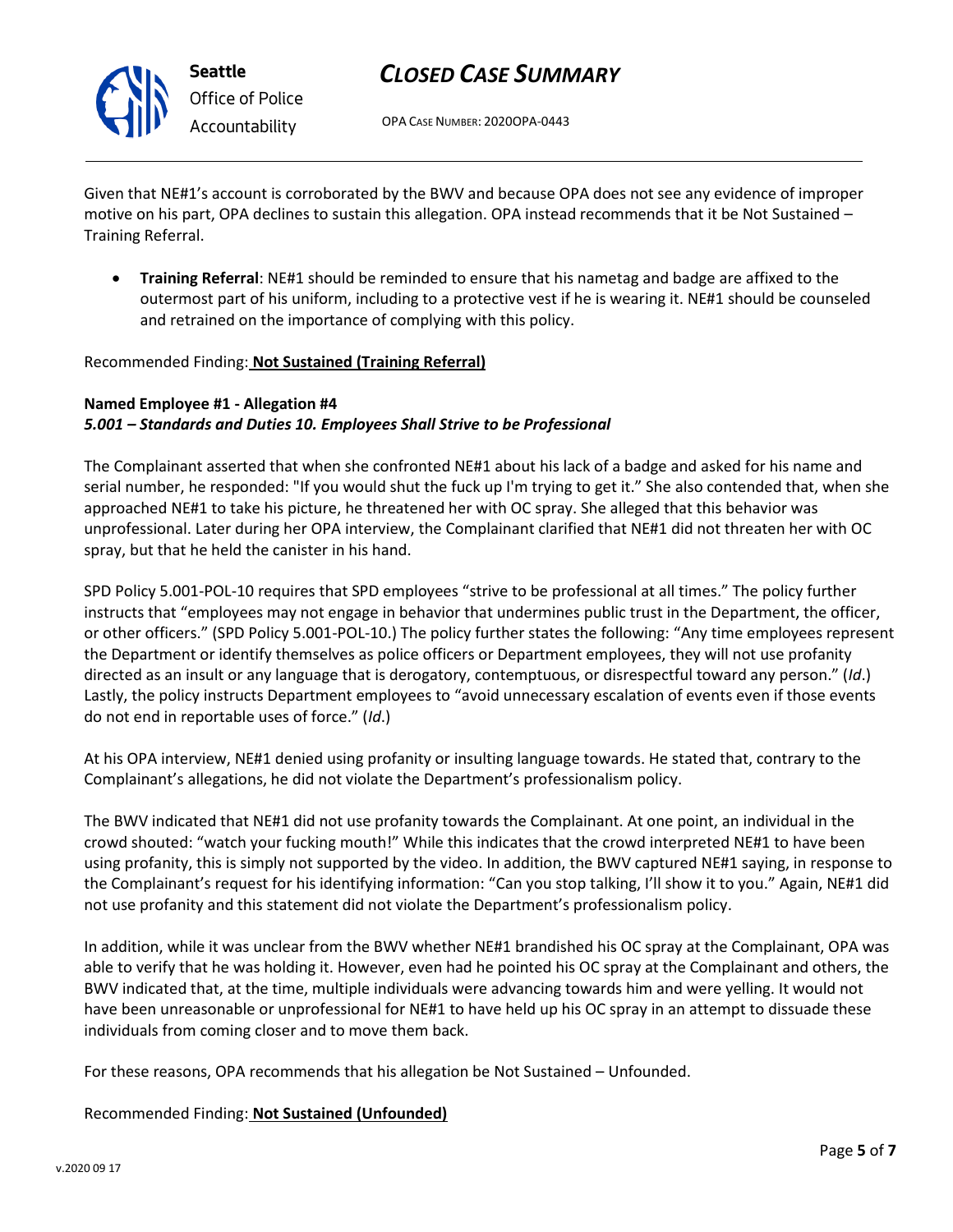

OPA CASE NUMBER: 2020OPA-0443

#### **Named Employee #1 - Allegation #5**

*16.090 - In-Car and Body-Worn Video 5. Employees Recording Police Activity 5. Employees Recording Police Activity*

SPD Policy 16.090-POL-1(5)(b) states that when safe and practical, employees will record delineated law enforcement activity. In the protest context, officers are expected to record criminal activity and direct law enforcement taken, such as using force or effectuating an arrest. SPD Policy 16.090-POL-1(7) requires that Department employees document the existence of video or the reason for the lack of video. Officers are required to note the failure to record in an update to the CAD Call Report, as well as to provide an explanation for the lack of a recording in an appropriate report. (SPD Policy 16.090-POL-1(7).)

During its intake investigation, OPA was unable to locate any BWV recorded by NE#1. In an email he sent to OPA, NE#1 explained that he did record BWV during this incident but, because he was using a camera not normally assigned to him, it did not come up under his name when searched for. OPA was able to verify this and located NE#1's BWV, which was utilized as evidence in this case.

As NE#1 did, in fact, record BWV, OPA recommends that this allegation and Allegation #6 both be Not Sustained – Lawful and Proper as against him.

### Recommended Finding: **Not Sustained (Lawful and Proper)**

#### **Named Employee #1 - Allegation #6**

### *16.090 - In-Car and Body-Worn Video 7. Employees Will Document the Existence of Video or Reason for Lack of Video*

For the same reasons as stated above (*see* Named Employee #1 – Allegation #5), OPA recommends that this allegation be Not Sustained – Lawful and Proper.

Recommended Finding: **Not Sustained (Unfounded)**

#### **Named Employee #2 - Allegation #1**

### *5.002 - Responsibilities of Employees Concerning Alleged Policy Violations 6. Employees Will Report Alleged Violations*

The Complainant asserted that, after she was pushed, she informed an officer – later identified as Named Employee #2 (NE#2) – that she was injured. She said that she also made it clear that she wanted to file a complaint against NE#1 but that NE#2 appeared to take no action.

SPD Policy 5.002-POL-6 concerns the reporting of misconduct by Department employees. It specifies that minor misconduct must be reported by the employee to a supervisor, while potential serious misconduct – such as the use of excessive force – must be reported to a supervisor or directly to OPA. (SPD Policy 5.002-POL-6.) The policy further states the following: "Employees who witness or learn of a violation of public trust or an allegation of a violation of public trust will take action to prevent aggravation of the incident or loss of evidence that could prove or disprove the allegation." (*Id*.)